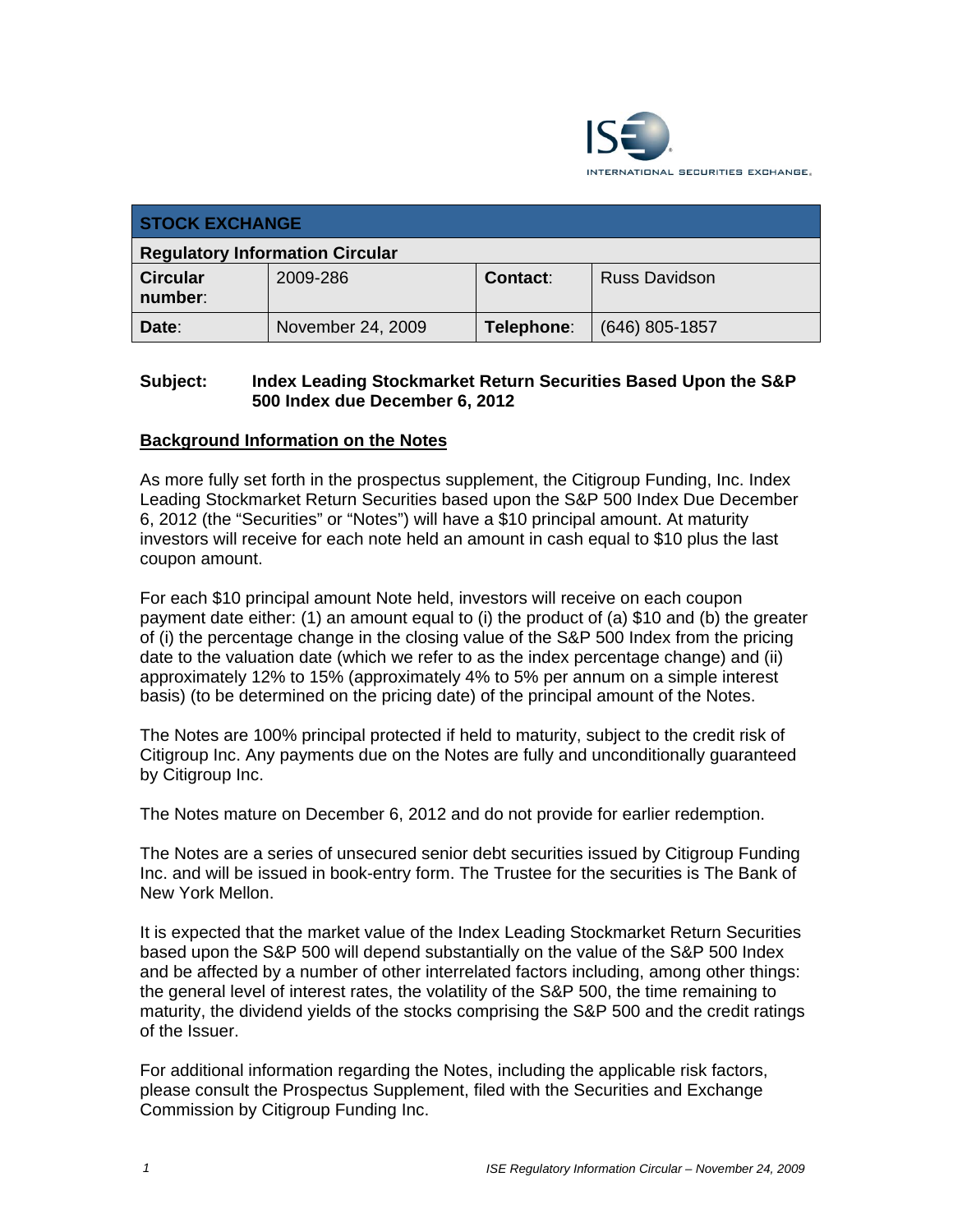## **Exchange Rules Applicable to Trading in the Notes**

The Securities are considered equity securities, thus rendering trading in the Securities subject to the Exchange's existing rules governing the trading of equity securities.

## **Trading Hours**

Trading in the Notes on ISE is on a UTP basis and is subject to ISE equity trading rules. The Notes will trade from 8:00 a.m. until 8:00 p.m. Eastern Time. Equity Electronic Access Members ("Equity EAMs") trading the Notes during the Extended Market Sessions are exposed to the risk of the lack of the calculation or dissemination of underlying index value or intraday indicative value ("IIV"). For certain derivative securities products, an updated underlying index value or IIV may not be calculated or publicly disseminated in the Extended Market hours. Since the underlying index value and IIV are not calculated or widely disseminated during Extended Market hours, an investor who is unable to calculate implied values for certain derivative securities products during Extended Market hours may be at a disadvantage to market professionals.

## **Trading Halts**

ISE will halt trading in the Notes in accordance with ISE Rule 2101(a)(2)(iii). The grounds for a halt under this Rule include a halt by the primary market because it stops trading the Notes and/or a halt because dissemination of the IIV or applicable currency spot price has ceased, or a halt for other regulatory reasons. In addition, ISE will stop trading the Notes if the primary market de-lists the Notes.

**This Regulatory Information Circular is not a statutory Prospectus. Equity EAMs should consult the Trust's Registration Statement, SAI, Prospectus and the Fund's website for relevant information.**